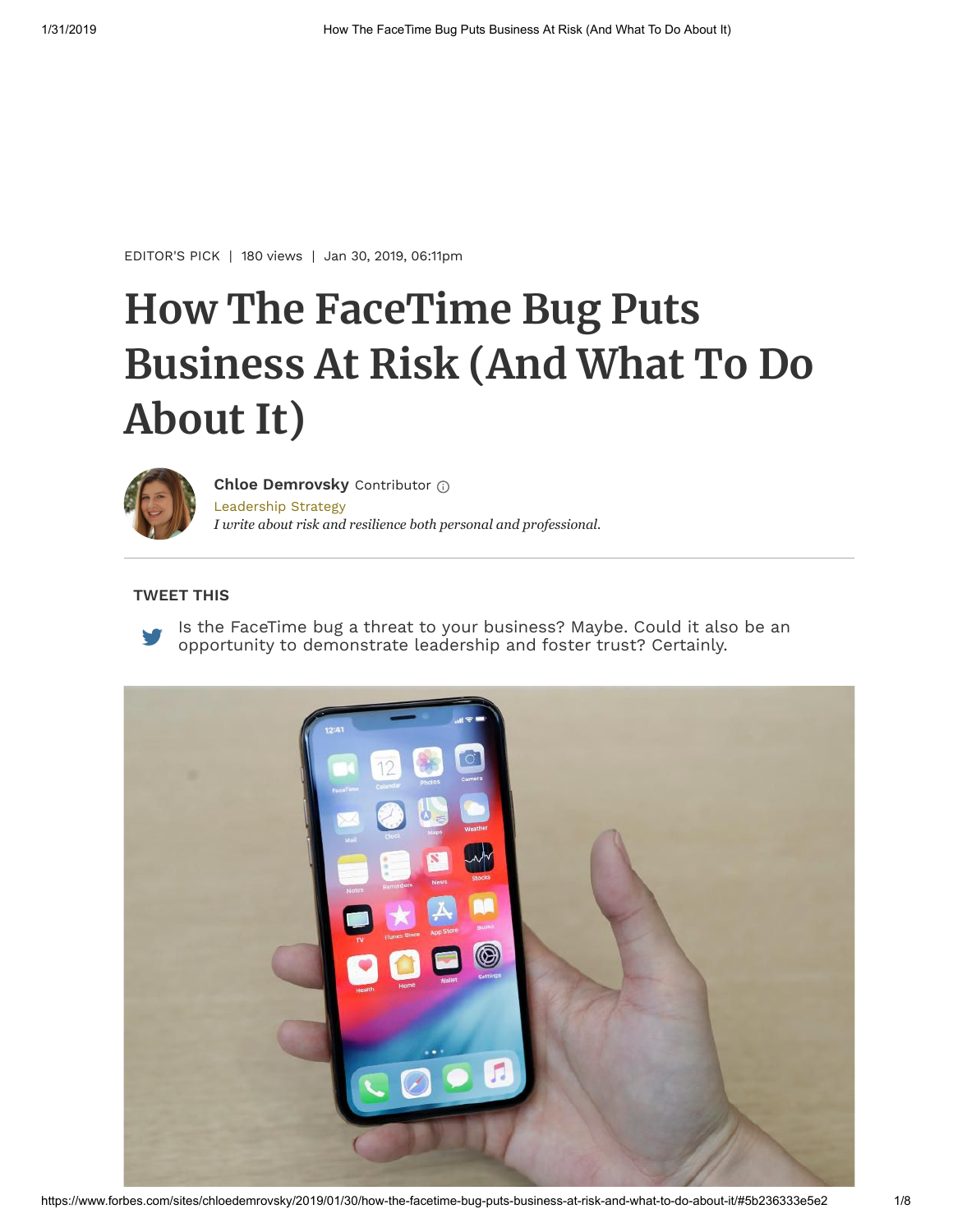(AP Photo/Marcio Jose Sanchez) ASSOCIATED PRESS

75% of workers worldwide consider their own employer to be trustworthy. Indeed, we trust our employers more than any category of institution including NGOs, government, or business, and especially more than we trust the media according to the newly-released [Edelman Trust Barometer](https://www.edelman.com/trust-barometer) 2019, which focuses on the theme of trust at work.

However, trust in our employers doesn't correlate to trust in CEOs or board directors, both of whom are near the bottom of the individual trust rankings and only just above government officials and journalists. That should prompt leaders to reflect on how they can earn the trust of their teams and build a culture of trust from the top down. Two of the concluding Trust Barometer mandates are that CEOs should lead change by empowering employees with information and training the workforce of the future.

So, how does this work in practice? What should leaders actually do to maintain trust? To use something practical and immediate, let's take the case of the [bug](https://www.forbes.com/sites/daveywinder/2019/01/29/apple-confirms-iphone-facetime-eavesdropping-exploit-heres-what-to-do/#65588943745b) [within Apple's popular FaceTime app \(sometimes cleverly referred to as the](https://www.nytimes.com/2019/01/29/technology/facetime-glitch-apple.html) 'FacePalm' bug). It's pretty much a guarantee that someone in your network is using an off-the-shelf iPhone, even if your team is using desk phones or secure, company-supplied devices. It's even more likely that many of your suppliers, vendors, and customers are using the popular devices, since iPhones account for 43.9[% of smartphones](https://www.pcmag.com/news/358840/70-8-percent-of-us-phones-sold-by-samsung-apple) in the U.S., 46.5% in the U.K., 44.9% in Australia, and 54.7% in Japan.

[Is the FaceTime bug a threat to your business? Maybe. Could it also be an](https://twitter.com/intent/tweet?url=http%3A%2F%2Fwww.forbes.com%2Fsites%2Fchloedemrovsky%2F2019%2F01%2F30%2Fhow-the-facetime-bug-puts-business-at-risk-and-what-to-do-about-it%2F&text=Is%20the%20FaceTime%20bug%20a%20threat%20to%20business%3F%20Maybe.%20Could%20it%20be%20an%20opportunity%20to%20show%20leadership%20and%20foster%20trust%3F%20Yes.) opportunity to demonstrate leadership and foster trust? Certainly.  $\blacktriangleright$  Here are a few quick scenarios to consider.

### **Share The Information**

Consider the first Trust Barometer mandate and empower employees with information. A full 60% of respondents only tune in to the news once a week at most, so there's a good chance that many on your team aren't even aware of the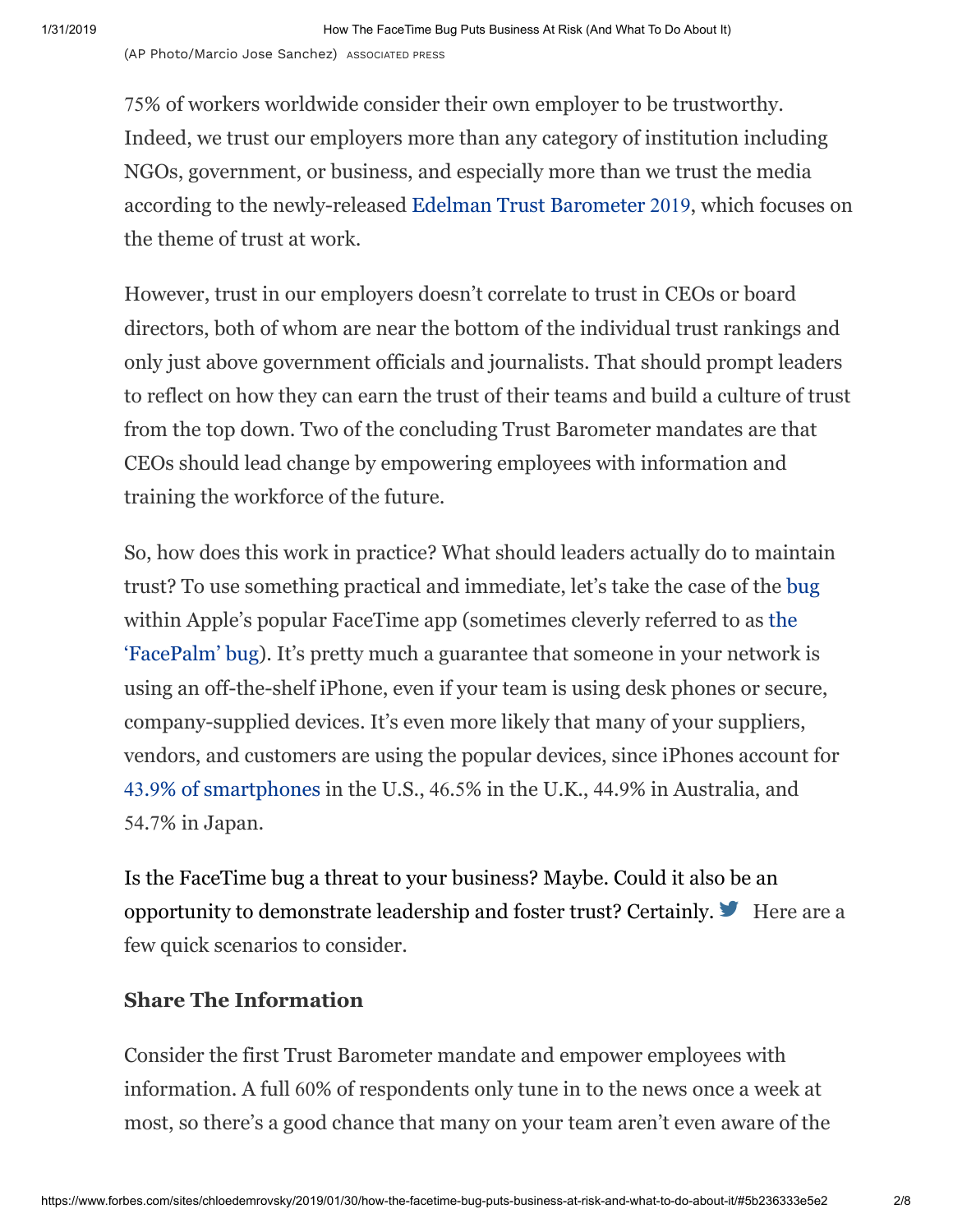problem. Be proactive and have an alert sent out to every iPhone user on your staff to direct them to disable FaceTime until a bug fix is released.

#### **YOU MAY ALSO LIKE**

Who should be your chosen messenger? The most trusted source of information is the company technical expert according to the Trust Barometer, so it's likely that this message of security and care will be well-received from the IT department. It's good to know that we trust those who are best equipped to provide reliable advice and solutions to the problem. Good leaders will empower these trusted members of their team to do their job by fully and vocally supporting their efforts—and providing the resources that enable them to do so.

### **Consider Device-Free Meetings**

Intellectual property theft is still very much en vogue and has claimed many victims including poor [Tappy the robot,](https://www.npr.org/2019/01/29/689663720/a-robot-named-tappy-huawei-conspired-to-steal-t-mobile-s-trade-secrets-says-doj) a T-Mobile invention whose arm was stolen by a Huawei employee, according to the U.S. Department of Justice. Your employees and their phones could be targeted because of their access to trade secrets or intellectual property. When you host a meeting filled with team members and their devices, are uninvited guests joining you? Might an unscrupulous competitor be listening in on your pitch meeting or team huddle about new product development?

If you are discussing sensitive information during a meeting, consider going device-free. That way you reduce the risk of uninvited guests. You may also shorten the duration of meetings, minimize distractions and spark new creativity.

## **Use It As A Learning Opportunity**

The FacePalm scandal is also a practical lesson in training the workforce of the future. The world of work is changing rapidly and the pace of change is certain to accelerate in the coming decades. Technology is behind much of this change—are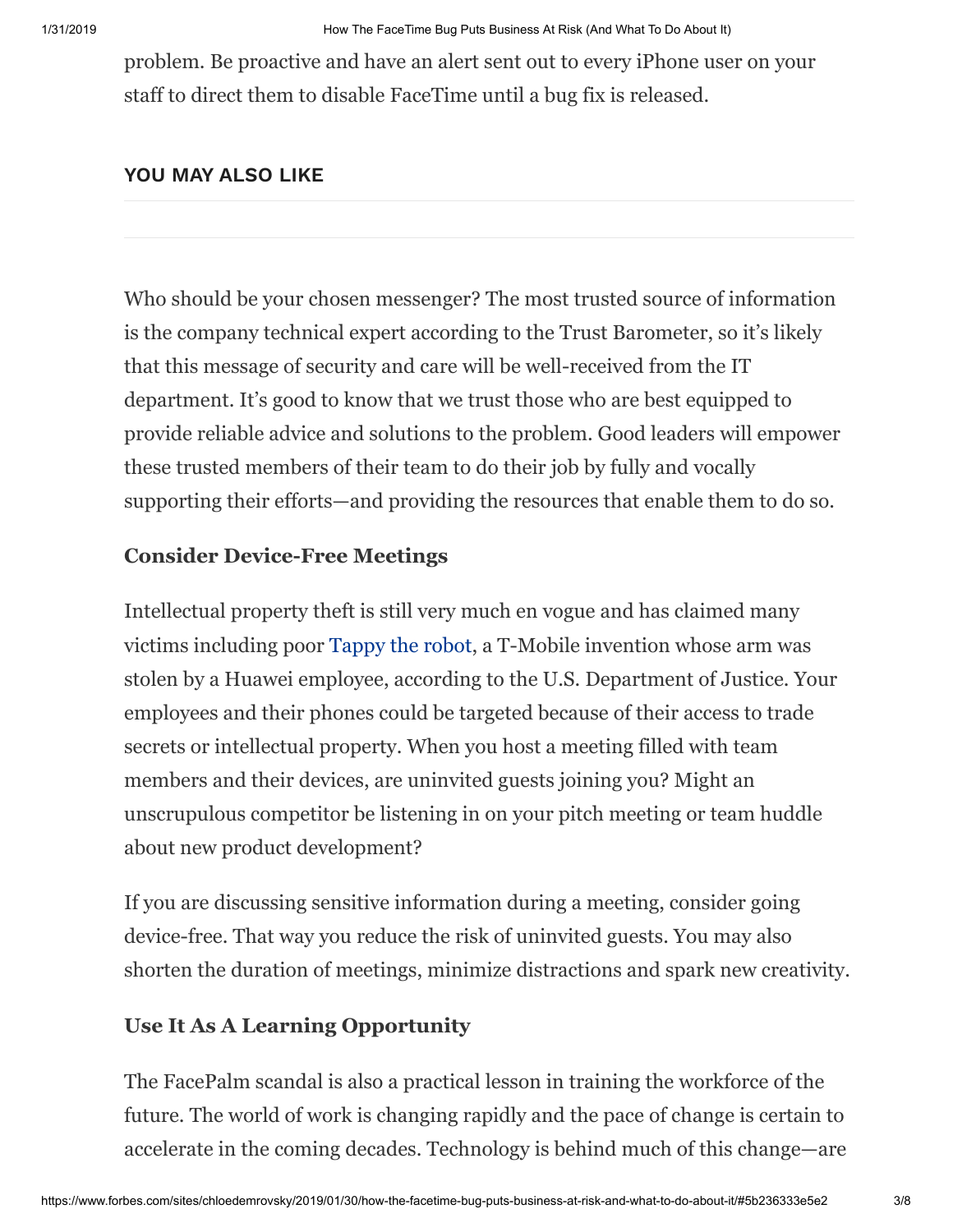#### 1/31/2019 How The FaceTime Bug Puts Business At Risk (And What To Do About It)

your people ready? Do they know how to use what is currently at their disposal, let alone the next wave of Internet of Things devices and artificial intelligence? Do you? Technology won't run itself unless your team directs it, at least for now. Better get ready, one lesson at a time using practical examples like these.

The Internet of Things movement draws a beautiful, utopian vision of a future in which our various devices work seamlessly together to make our world work better. But in practice, some pretty funny things have happened. Remember last year's reports of Alexa [laughing maliciously](https://www.buzzfeednews.com/article/venessawong/amazon-alexa-devices-are-laughing-creepy#.ohqDb2YZvr) when you just wanted her to turn off the lights? We are sometimes awkwardly reminded that our devices are listening when we haven't asked them to merely because our microphones were enabled for apps. Did you follow the [online conversations](https://globalnews.ca/news/4039276/smart-devices-facebook-listening/) about whether Instagram and Facebook are listening to our in-person conversations in order to pitch us products? Despite their denials, users don't seem convinced.

In fact, the Trust Barometer tells us that social media is now the least trusted media source by a long shot and this kind of creepy targeting is definitely a factor. Google, despite having [announced](https://www.blog.google/products/gmail/g-suite-gains-traction-in-the-enterprise-g-suites-gmail-and-consumer-gmail-to-more-closely-align/?utm_source=feedburner&utm_medium=feed&utm_campaign=Feed%3A+GoogleforWork+%28Google+Cloud+%7C+Blog%29) that it would stop scanning your emails for advertising, is still allowing [third-party access.](https://money.cnn.com/2018/09/20/technology/google-gmail-scanning/index.html) And those are just a handful of the legitimate enterprises, let alone criminal activity like the constant barrage of [sextortion phishing emails](https://krebsonsecurity.com/2018/07/sextortion-scam-uses-recipients-hacked-passwords/comment-page-15/) claiming to be videotaping you through your device's camera. Using personal information for blackmailing employees to turn over valuable company data is certainly on the agenda. Train them to know how to ward it off.

The FacePalm bug may turn out to have [little impact](https://www.forbes.com/sites/tonybradley/2019/01/29/how-freaked-out-should-you-be-about-the-apple-facetime-eavesdropping-bug/#546910867c3b) from a technical standpoint. However, it can be a useful opportunity to show your employees that you are being proactive, that you are helping them to achieve digital security and ultimately, that you care about them.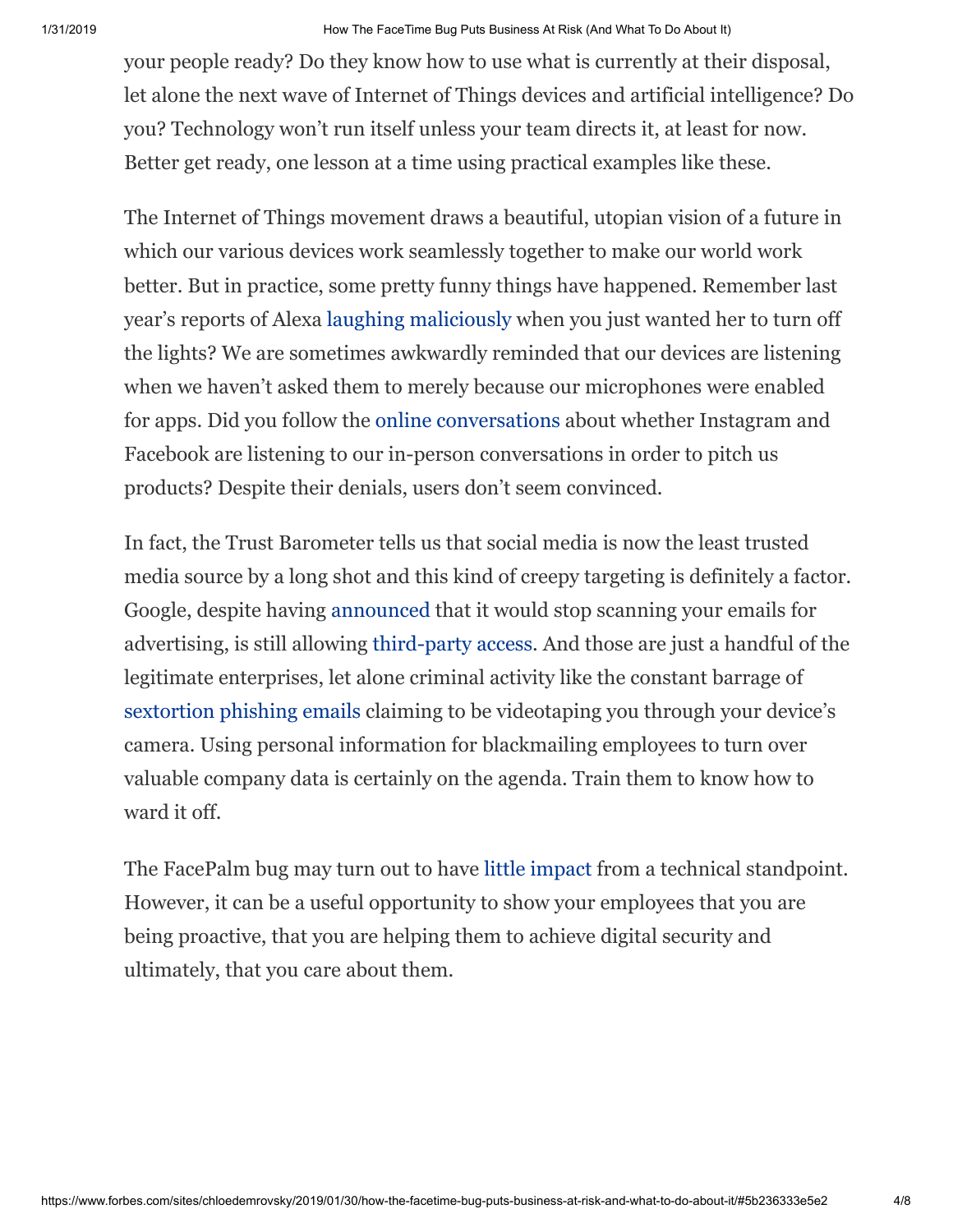

**[Chloe Demrovsky](https://www.forbes.com/sites/chloedemrovsky/)** Contributor

I am the president and CEO of Disaster Recovery Institute International (DRI), where I help organizations prepare for and recover from disasters both natural and manmade. Through DRI and as an adjunct professor at New York University, I have worked with the public, private ... **Read More**

16,650 views | Jan 25, 2019, 10:30am

# **Davos Discussion: Creating An Inclusive Future To Drive Innovation**



**[SAP](http://www.forbes.com/sites/sap/)** BRANDVOICE

## *By Judith Willams, Chief Diversity Officer, SAP*

A commitment to inclusion is a strategic component in an organization's ability to innovate, understand its customers, outperform the competition and maximize employee productivity and engagement.

Put simply, diversity is not only good for business, it is good business, and it drives innovation. According to a recent report by [McKinsey](https://www.mckinsey.com/business-functions/organization/our-insights/why-diversity-matters), companies that embrace racial and ethnic diversity are likely to have financial returns above their respective national industry medians. A future that includes people from the widest range of backgrounds will pay economic and social dividends and be an essential component of the intelligent enterprise.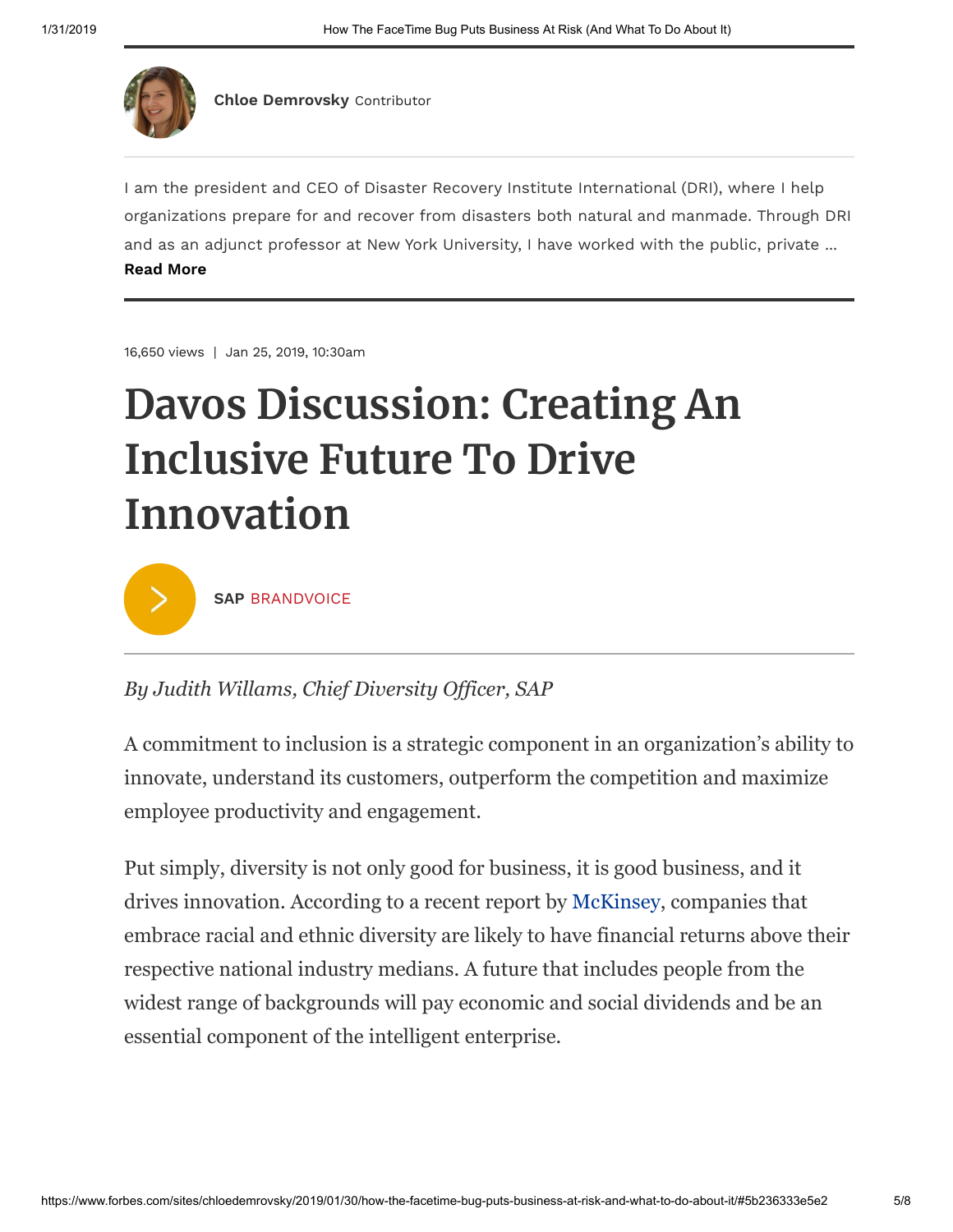

**GETTY** 

If the road to inclusion and diversity were simple or did not require intervention, we would already be there. Instead we must invest, with real and measurable actions, to increase inclusion. While intelligence is equally distributed in the population regardless of background or experience, opportunity is not. Discussions of the tech industry's inclusion challenges have been rehashed overand-over, but ultimately, we need to move from discussion to action, and start building a diverse and inclusive and technology ecosystem.

What does an inclusive future look like and who is it being designed to serve? With the path we're on currently, we are not democratizing opportunity, and this lack of diversity creates a risk—the risk that we won't have the capabilities we need to face the next generation of challenges.

With incredible innovations at our fingertips, we have the power to build a better tomorrow. We need to be clear about who we are building it for. Today's technology has the potential to cultivate a new standard: a diverse future that's representative of all people. This requires that we broaden the funnel of